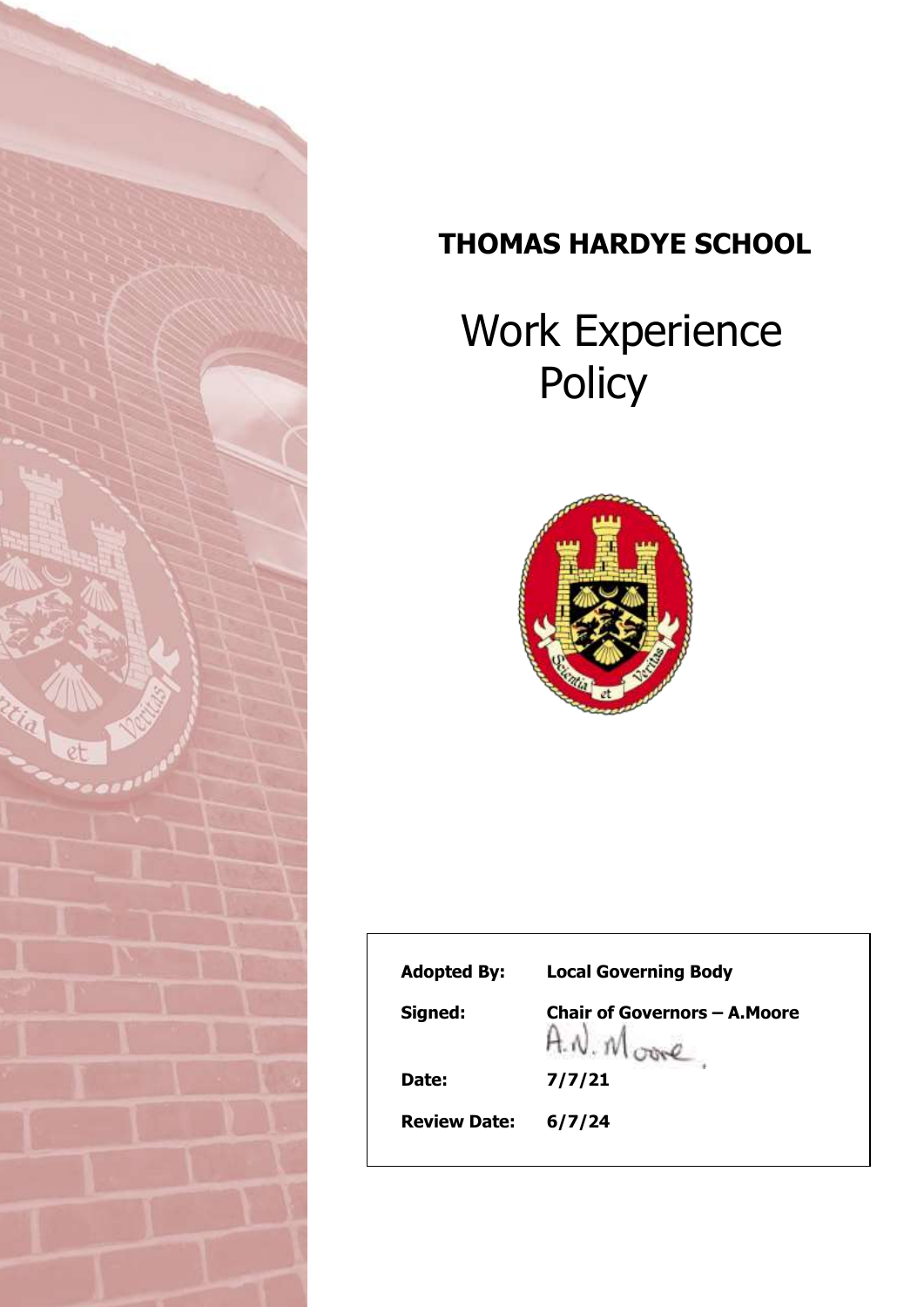# **The Thomas Hardye School has chosen to adopt the Dorset Children's Services Model Work Experience Policy for Schools/Academies and Learning Centres**

#### **1. Introduction**

The Thomas Hardye School offers work experience to selected Year 10/11 students as well as all suitable Year 12 and 13 students. If a placement is considered low risk then the school will conduct its own checks on appropriate risk assessments in line with guidance from the Health and Safety Executive. National legislation and guidance will be followed to ensure the health, safety and safeguarding of students when on a work placement. A work placement may not be considered where the working environment is considered higher risk.

#### 'Definition of meaningful work experience:

- Purposeful, substantial, offers challenge and is relevant to the young persons' study programme and/or career aspirations.
- It is managed well under the direction of a supervisor in order to ensure that the student obtains a genuine learning experience suited to their needs.
- It ensures that time is well spent: the employer has prepared a structured plan for the duration of the work placement that provides tangible outcomes for the student and employer.
- It provides up-front clarity about the roles, responsibilities and the expectations of the student and employer.
- It is reviewed at the end: the employer provides some form of reference or feedback based on the young person's performance during their time on the work placement'.

Department for Education (June 2013)

#### **2. Purpose**

This policy provides a framework to ensure that students are able to access work experience placements that are carefully managed, monitored and provide a safe environment. This includes the organisation as well as health, safety and safeguarding requirements of all work experience programmes for all age groups of students.

#### **3. Priorities**

When preparing for work experience The Thomas Hardye School will:

- o Ensure students are provided with a positive experience with an emphasis on learning;
- $\circ$  Retain a 'duty of care' at all times;
- o Ensure that the potential risks to each student has been assessed;
- $\circ$  Ensure that the placement chosen by the student is suitable for them and any additional safeguarding issues are taken into account and actioned;
- $\circ$  Provide a named contact (Work Experience Coordinator), who is available during the times when students are on placements. This will include the period between the School closure and the start/end of the business day.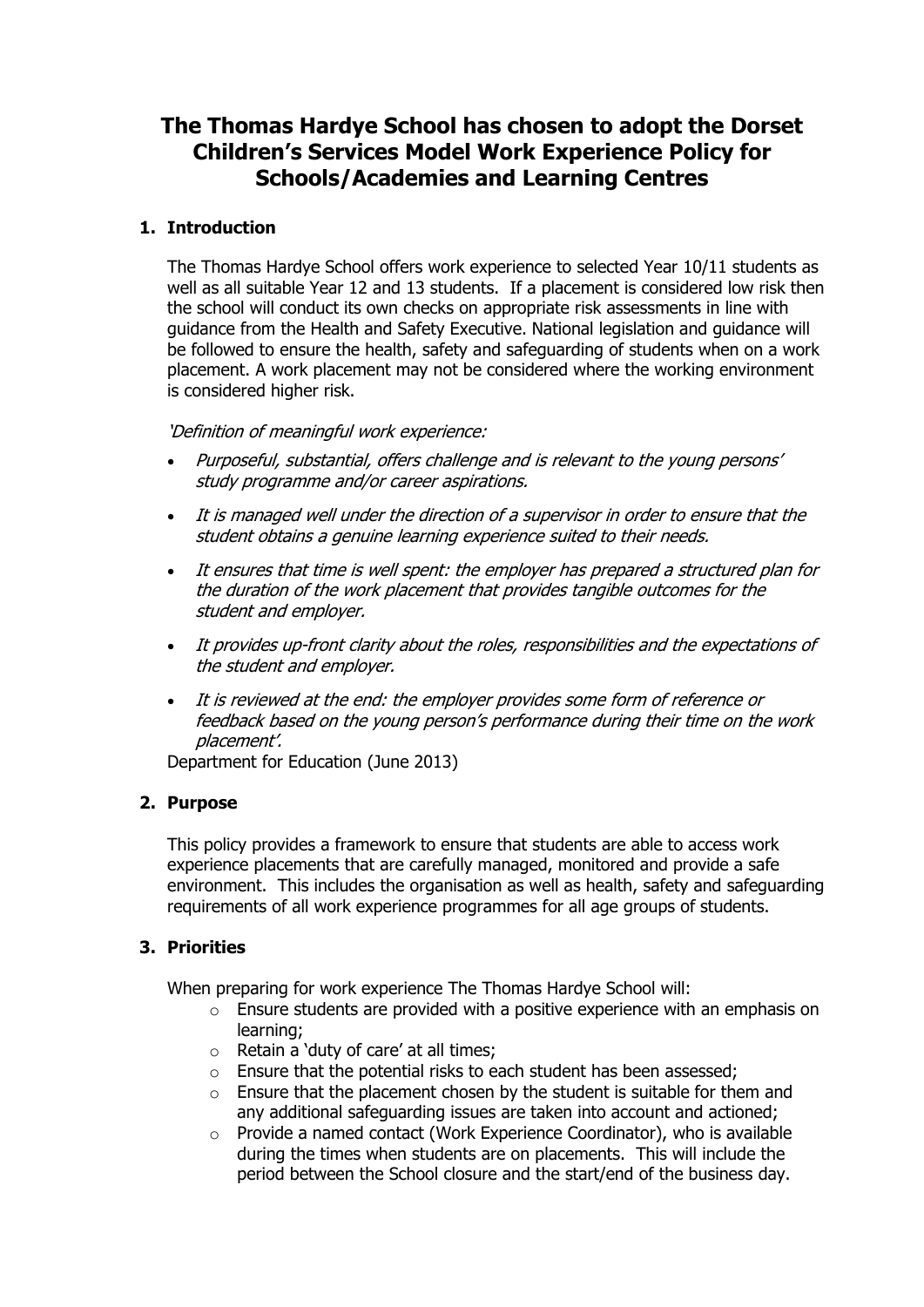o Obtain the consent of parents/carers and service provider.

#### **4. Legislation**

The Thomas Hardye School has a range of legal responsibilities in relation to the organisation and delivery of work experience.

Education Act 1996

- $\circ$  Provide work experience in industrial and non-industrial settings but not on ships, for students who are in their final two years of compulsory schooling;
- $\circ$  Enables students in Year 10 and 11 to assume the temporary status of a Young Person in employment law.

Management of Health and Safety at Work Regulations 1999

- $\circ$  An employer has a responsibility to ensure that young people employed by them are not exposed to risk due to: lack of experience; being unaware of existing or potential risks and/or lack of maturity.
- o An employer must consider: layout of the workplace; the physical, biological and chemical agents students will be exposed to; how students will handle work equipment; how the work and processes are organised; the extent of health and safety training needed; and risks from particular agents, processes and work. These considerations will be straightforward in a low-risk workplace, for an example an office. In higher-risk workplaces the risks are likely to be greater and will need more attention to ensure that they are properly controlled.
- $\circ$  A child must not carry out work if it is: beyond their physical or psychological capacity; involves harmful exposure to substances that are toxic, can cause cancer, can damage or harm an unborn child, or can chronically affect human health in any other way; involves harmful exposure to radiation; involves risks of accidents that cannot reasonably be recognised or avoided by students due to their insufficient attention to safety or lack of experience or training; has risk to health from extreme cold, heat, noise or vibration.
- o There are other agents, processes and work that should be taken into account – refer to<http://www.hse.gov.uk/youngpeople/law/index.htm>

Education Act 2002

 $\circ$  Safeguarding and promoting the welfare of young people within the School/Academy/Learning Centre

Apprenticeship, Skills, Children and Learning Act 2009

o Encourage post 16 students to undertake work experience.

Other legislation that is adhered to includes: Health and Safety at Work Act 1974 – including amendments Working Time Regulations 1998 Sex Discrimination Act 1975 and Sex Discrimination (Gender Reassignment) Regulations 1999 Race Relations Act 1976 and Race Relations (Amendment) Act 2000 Disability Discrimination Act 2005 Gender Equality Duty under the Equality Act 2006 Human Right Acts 1998 Employment Equality (Sexual Orientation) Regulations 2003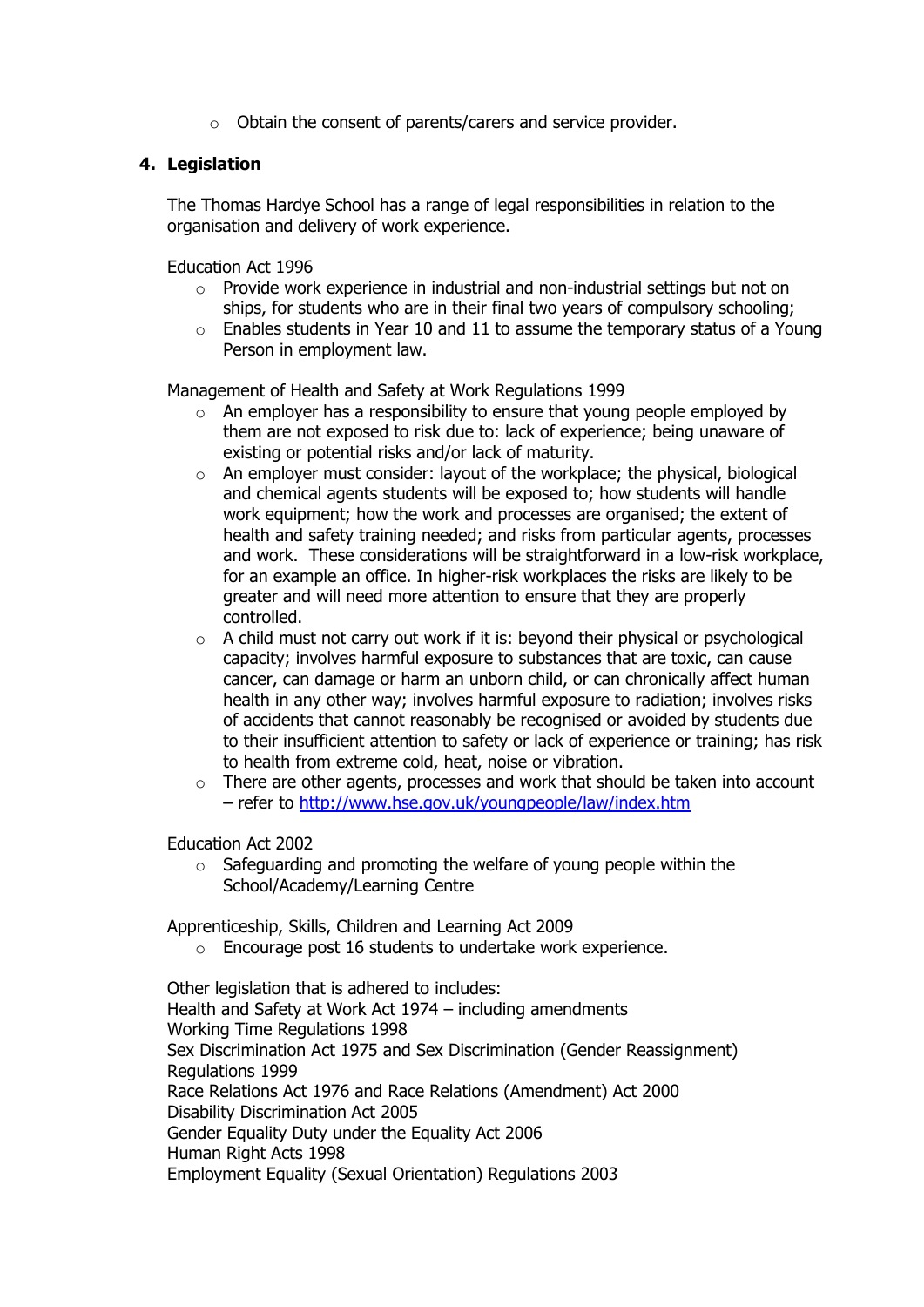Employment Equality (Religion or Belief) Regulations 2003 Employment Equality (Age) Regulations 2006 Equality Act 2006 Equality Act 2010 Protection of Freedoms Act 2012

#### **5. Health and Safety**

The Thomas Hardye School retains a 'duty of care' at all times, and we will ensure:

- o Employers have a risk assessment in place for the work placement for a young person that takes into account any restrictions and prohibited work aligned to age;
- o Our students are matched carefully to the placement and support the student when they are on a placement;
- o Our students are prepared and briefed about health and safety and understand how to identify hazards and the sort of control measures that can be put in place to reduce the risk of injury or accident;
- o Our students develop a set of safe behaviours, so that they play an active part in the process and acquire practical, transferable skills from their experience;
- o Students do not work excessively long hours, no more than 8 hours per day, 40 hours per week, 5 days per week with no unsocial hours;
- o Systems are in place to ensure the health, safety and welfare, so far as reasonably practicable, of placements, i.e. H&S Policy, Risk Assessments, communications and consents.

We will remain aware of legislation and guidance documents relating to work experience published by the Department for Education and the Health and Safety Executive and update this policy as appropriate.

Any accidents/incidents on work experience will be reported to Dorset County Council Health and Safety Team or the appropriate Social Care team **(Appendix 2 and Appendix 3)**.

The Health and Safety Team include a section on work experience within the SLA Health and Safety Audit to support schools/academies/learning centres meet work experience requirements **(Appendix 4)**.

An annual work experience monitoring form is also sent out to schools/academies/learning centres by DCC Health and Safety Team **(Appendix 5)**.

#### **6. Safeguarding**

Our 'duty of care' extends to all students, including those who undertake work experience. We will:

o Consider the specific circumstances of the work experience, in particular the nature of the supervision, e.g. unsupervised and the frequency (at least once a week or on more than 3 days in a 30 day period, or overnight) of the activity being supervised, to determine what, if any barred checks are required. If a person working with a child is unsupervised and in frequent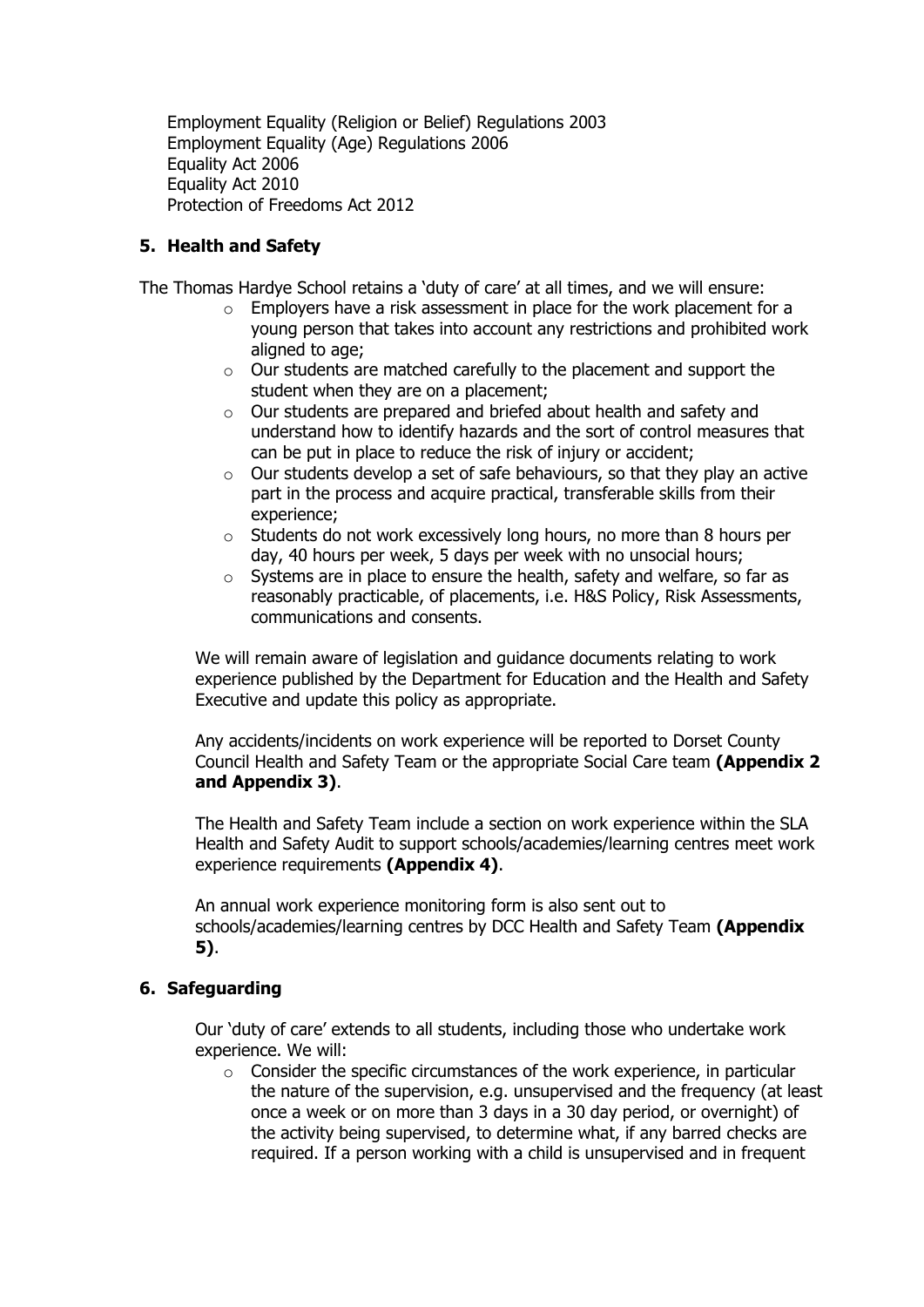contact, we will ask the employer providing the work placement to ensure that the person providing the instruction or training is not a barred person.

- $\circ$  Identify actions to be taken, when and by whom, if any child protection issues are raised prior to, during or after the placement.
- o Provide students with clear advice and a point of contact at The Thomas Hardye School in case of problems (Work Experience Coordinator).

We will consider any potential risks to students to see if any additional safeguards are needed in the case of:

- o Any young person who is vulnerable, e.g. special needs, immaturity, is known to have experienced abuse or neglect, substance misuse.
- $\circ$  A student who is likely to be alone with an adult as part of the work placement, e.g. sole trader, journey person, self-employed person working from home.
- o The work placement having a residential component.

Employers no longer need to carry out a DBS check with barred list information on staff who are supervising young people aged 16 or 17 on work experience. If a 16- 17 year old student is on work experience at a school or college where they will have contact with children, we will consider whether a DBS enhanced check will be required. Young people on work experience are treated the same as employees of the same age under health and safety legislation. The general duty to conduct a barred list check on new entrants to regulated activity will not apply to employers who employ staff to supervise 14 and 15 year olds who are on work experience.

The Thomas Hardye School may arrange visits to the student and employer during the work placement if necessary. Any member of staff visiting a workplace will be provided with details of the job description, risk assessment and any specifics and restrictions.

The Dorset County Council Safeguarding Unit includes a section on work experience within the annual Safeguarding Audit undertaken by schools/academies/learning centres.

Reference will be made to the Pan Dorset Interagency Safeguarding Procedures [https://www.dorsetlscb.co.uk/site/advice-for-people-working-with-children/local](https://www.dorsetlscb.co.uk/site/advice-for-people-working-with-children/local-inter-agency-procedures/)[inter-agency-procedures/](https://www.dorsetlscb.co.uk/site/advice-for-people-working-with-children/local-inter-agency-procedures/)

#### **7. Quality Assurance**

In order to offer a quality work experience programme we will:

- o Ensure the employer and the workplace is suitable for a work experience placement.
- o Carefully match students to placements and support them throughout the experience.
- o Ensure parent/carers receive employer risk assessments before giving consent to a work experience placement for their son/daughter.
- $\circ$  Pursue a policy of equal opportunities that considers the needs of the six equality groups – Race/Ethnicity to include Gypsies/Travellers, Disability, Religion and/or belief, Sexual orientation, Age, Gender.
- o Counter gender stereotyping, take cultural issues into account, increase student confidence and challenge under achievement.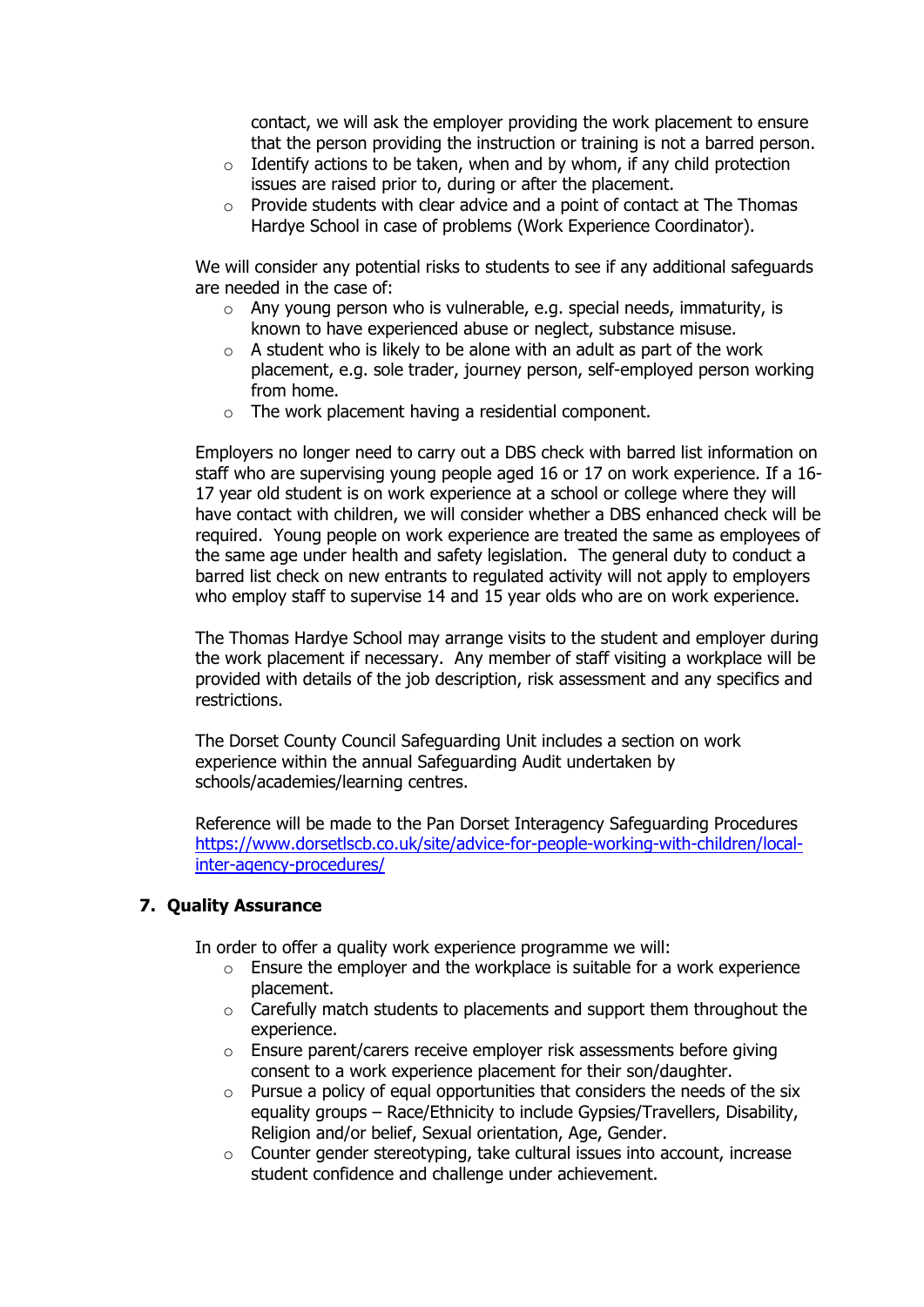#### **8. Responsibilities**

The Thomas Hardye School will provide a work experience opportunity following the guidance in **Appendix 6**. We will also implement and/or monitor the responsibilities for students and young people, parents/carers, employers, and the work experience organiser in line with Health and Safety Executive guidance (June 2013) – <http://www.hse.gov.uk/youngpeople/index.htm>

#### **Students and young people**

- o Have a duty to take care of their own health and safety, and that of others who may be affected by their actions.
- $\circ$  Must listen carefully, follow instructions, use any safety equipment that has been provided and take part in any relevant training.
- o Raise any concerns about health and safety and any work related accidents or illness with the school/college work experience organiser.

#### **Parents and carers**

- $\circ$  The employer must inform the parents of any significant workplace risks and how they can be controlled (This may be done through the School Work Experience Organiser).
- o There are a few work activities that a student cannot do due to health and safety law.
- $\circ$  If a parent/carer is advised that a placement is not suitable due to health and safety, they can contact HSE's Myth Buster Challenge Panel for further information.
- $\circ$  If the student has any medical or behavioural conditions the work experience organiser must be informed.

#### **Employers**

- o Under health and safety law, work experience students are treated as employees and no differently to other young people employed.
- o An employers existing Employers' Liability Insurance Policy covers work placements as long as the insurer is a member of the Association of British Insurers.
- $\circ$  Employers will use their existing arrangements for assessments and the management of risks to young people.
- o A written risk assessment is not required if an employer has fewer than five employees.
- $\circ$  If the employer does not employ a young person or are taking on a student for a work placement for the first time the risk assessment must be reviewed before the student starts.
- $\circ$  Discuss with organisers and take into account the student's physical and psychological capacity and any other particular needs, e.g. Health conditions or learning difficulties.
- o Additional work required by the employer should be kept in proportion to the environment and the level of risk.
- $\circ$  Explain to parents of students the significant risks and how they can be controlled. This may be done through the work experience organiser/school.
- $\circ$  Induct students explaining the risks and how they are controlled and check that they understand what they have been told.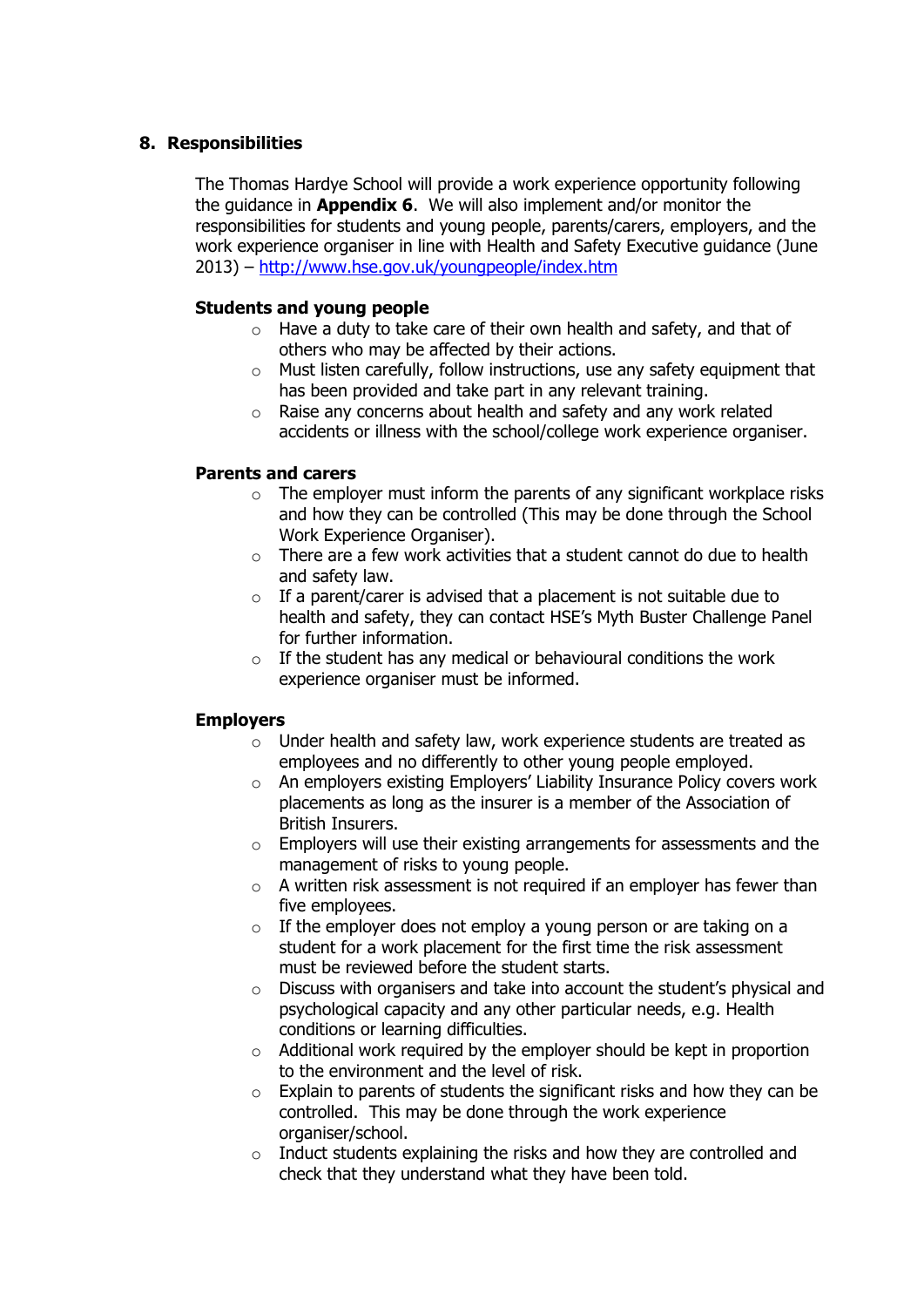o Check students know how to raise health and safety concerns.

# **Work Experience Organisers**

#### **Schools/Academies/Learning Centres**

- $\circ$  The employer has primary responsibility for the health and safety of the student and should manage any significant risks but the organiser must take reasonable steps to satisfy themselves that this is being done.
- $\circ$  If a new employer is used, talk through what the student will do and any relevant precautions. Make a note of the conversation.
- o Where an employer is known to you and has a good track record and the student needs are no different to past placements rely on this past experience, no further assessments are required.
- o Work with parents to ensure employers know in advance about students who might be at greater risk.
- $\circ$  Keep checks in proportion to the environment low risk, less familiar risks, higher risk environments.
- o Discuss with the employer what work the student will be doing or observing, the risks involved and how these are managed.
- $\circ$  Check that the instruction, training and supervisory arrangements have been properly thought through.
- o Check employers understand the specific factors relevant to employing young people.
- o Check that students know how to raise any health and safety concerns.

#### **9. Guidance Documents**

- HSE website:<http://www.hse.gov.uk/youngpeople/index.htm>
- Keeping children safe in education Statutory guidance for schools and colleges DfE 2020/21
- Working Together to Safeguard Children DfE 2013
- Working Together to Safeguard Children DCSF 2010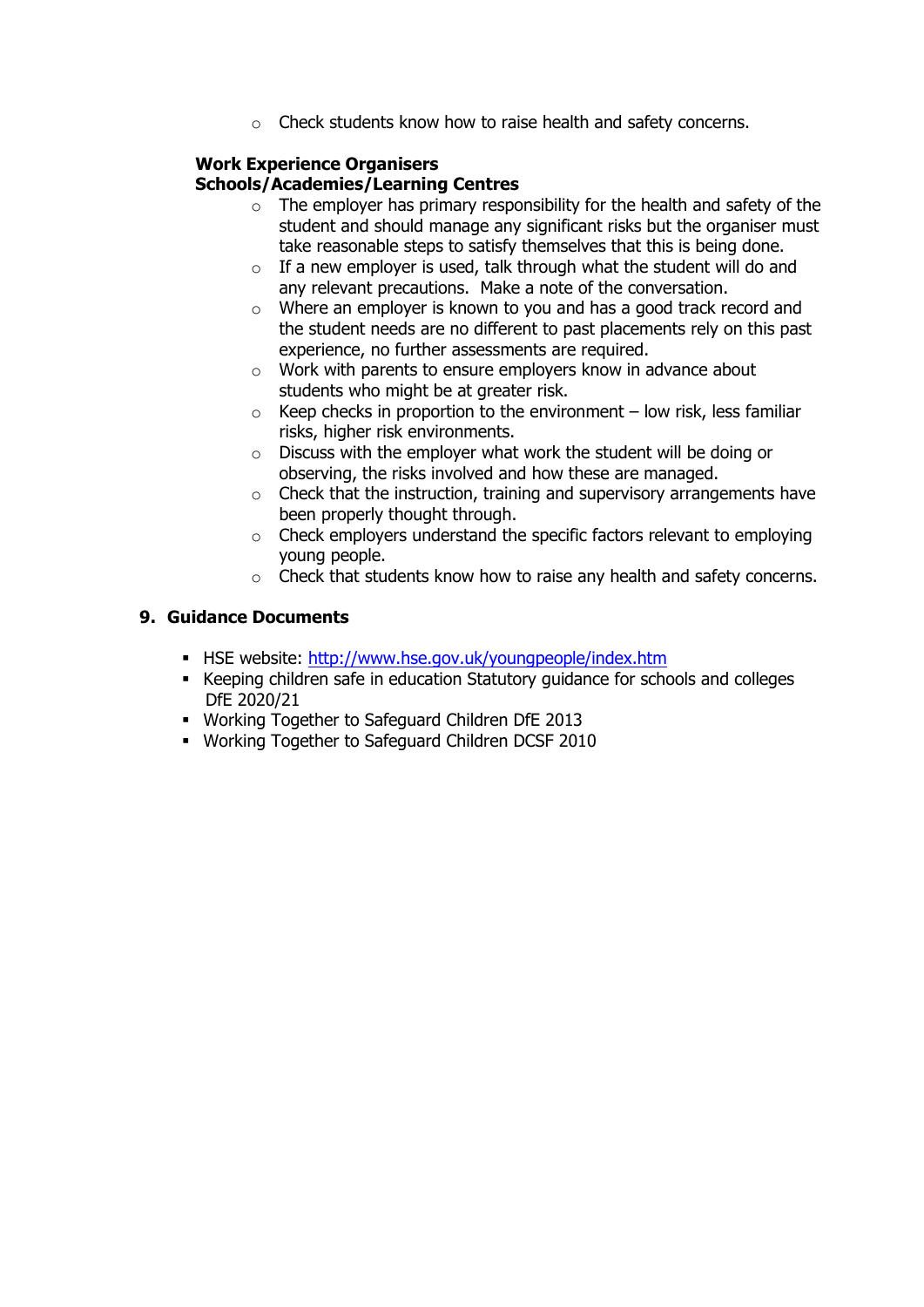**Work Experience Accident/Incident Reporting Procedure**



| <b>Dorset</b> | H&S              | Dorset Council Health & Safety Team                             |  |  |  |  |
|---------------|------------------|-----------------------------------------------------------------|--|--|--|--|
|               |                  | 01305 225019                                                    |  |  |  |  |
|               |                  | Paul Downton - Senior Health & Safety Adviser                   |  |  |  |  |
|               |                  | 01305 255019 p.downton@dorsetcouncil.gov.uk                     |  |  |  |  |
| Child         |                  | Notify Social Care Office appropriate to the young persons home |  |  |  |  |
|               | Protection       | address                                                         |  |  |  |  |
|               | <b>Incidents</b> |                                                                 |  |  |  |  |
|               |                  | Bridport Social Care - 01308 422234                             |  |  |  |  |
|               |                  | Christchurch Social Care - 01202 474106                         |  |  |  |  |
|               |                  | Dorchester Social Care - 01305 221450                           |  |  |  |  |
|               |                  | Ferndown Social Care - 01202 877445                             |  |  |  |  |
|               |                  | North Dorset Social Care - 01258 472652                         |  |  |  |  |
|               |                  | Purbeck Social Care - 01929 553456                              |  |  |  |  |
|               |                  | Weymouth & Portland Social Care - 01305 760139                  |  |  |  |  |
|               |                  | All areas Dorset out of hours - 01202 657279                    |  |  |  |  |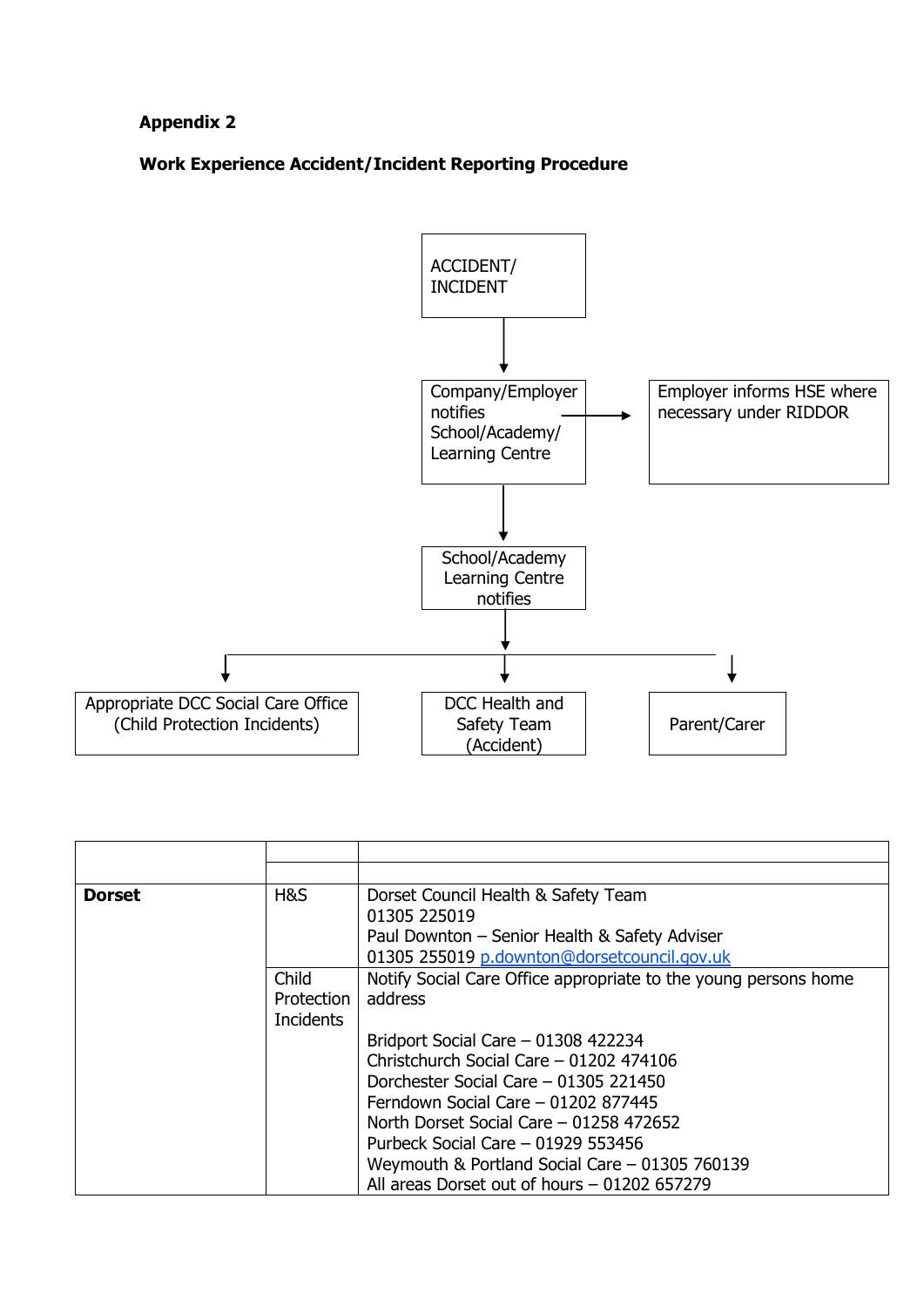## **Work Experience Accident/Incident checklist**

Brief details of the incident should be collated, recorded and passed on to Dorset Health and Safety Team.

| Name of Student   |  |
|-------------------|--|
| Date of Birth     |  |
| Address           |  |
| Phone Number      |  |
| Parent/Carer Name |  |
|                   |  |
| Name of Employer  |  |

| Name of Employer |  |
|------------------|--|
| Address          |  |
| Phone Number     |  |
| Contact Name     |  |
|                  |  |

| School                |  |
|-----------------------|--|
| <b>School Contact</b> |  |
| Date reported to:     |  |
| LA Health and Safety  |  |
| Parent/Carer          |  |

| Date of incident              | Place of incident        |
|-------------------------------|--------------------------|
| Time of incident              | Name of person reporting |
| Brief description of incident |                          |
|                               |                          |
|                               |                          |
|                               |                          |
|                               |                          |
|                               |                          |
|                               |                          |
|                               |                          |
|                               |                          |
| Nature of injury              |                          |
|                               |                          |
| Witness(es):                  |                          |
| 1<br>Name                     |                          |
| <b>Address</b>                |                          |
| Telephone details             |                          |
| $\overline{2}$<br>Name        |                          |
| <b>Address</b>                |                          |
| Telephone details             |                          |
| 3<br>Name                     |                          |
| Address                       |                          |
| Telephone details             |                          |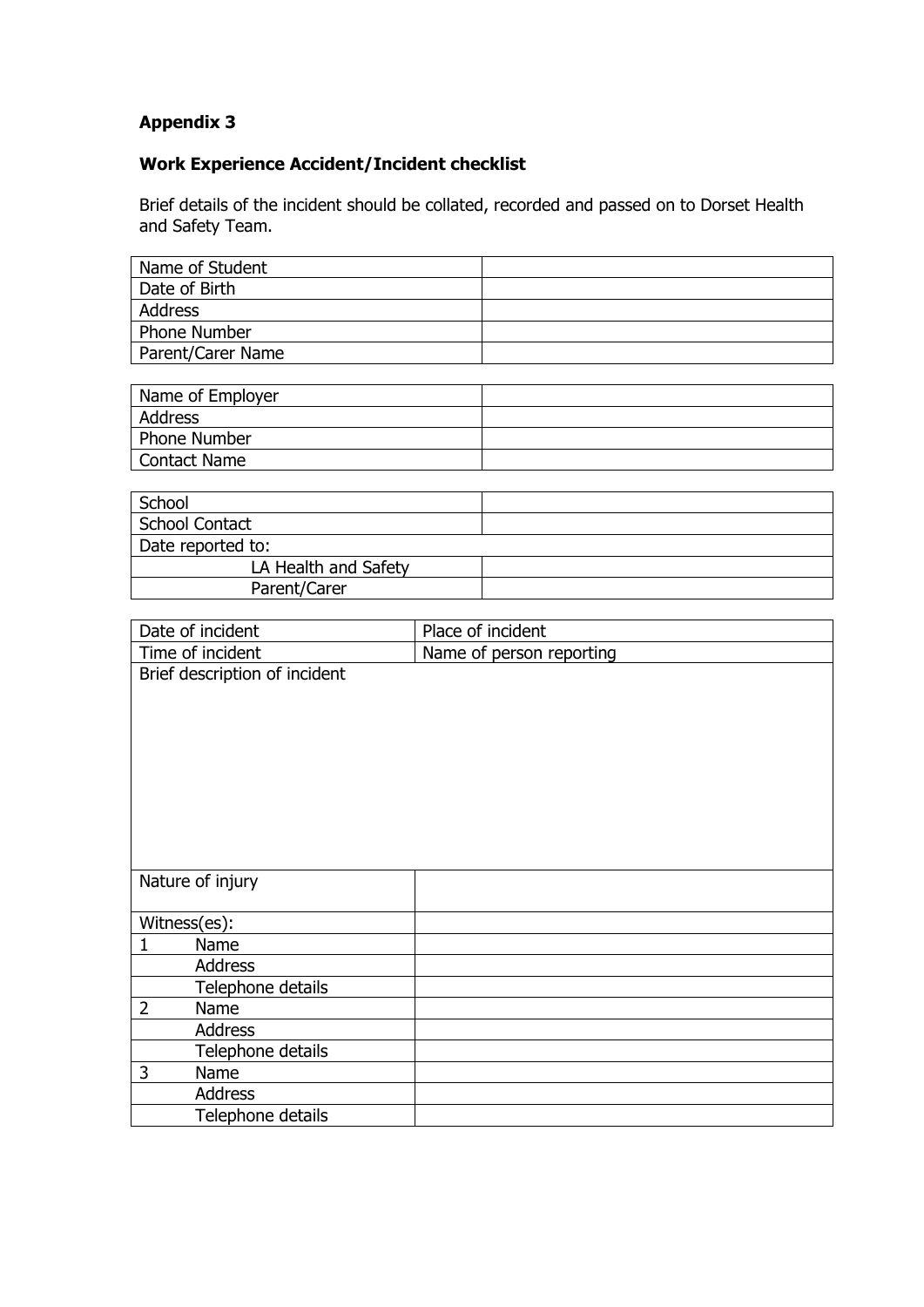| <b>SLA Health &amp; Safety Audit</b><br><b>Work Experience Section</b>                                                          |  |
|---------------------------------------------------------------------------------------------------------------------------------|--|
| 1. Is there a current work experience policy?                                                                                   |  |
| 2. Is a competent contractor used for vetting work placements?                                                                  |  |
| 3. Do all students receive a briefing which includes health and safety prior to the<br>placement commencing?                    |  |
| 4. Are there systems to ensure all checks are in place before a student<br>commences work placement?                            |  |
| 5. Are all students monitored whilst on work placement?                                                                         |  |
| 6. Are relevant employees briefed prior to them carrying out a monitoring visit?                                                |  |
| 7. Are all relevant employees given a copy of the job description prior to carrying<br>out the monitoring visit?                |  |
| 8. Are all relevant employees given a copy of the risk assessment prior to<br>carrying out the monitoring visit?                |  |
| 9. Are all relevant employees made aware of any restrictions and/or prohibitions<br>prior to carrying out the monitoring visit? |  |
| 10. Does the school have an emergency contact (including out of school hours)<br>for students whilst on work placement?         |  |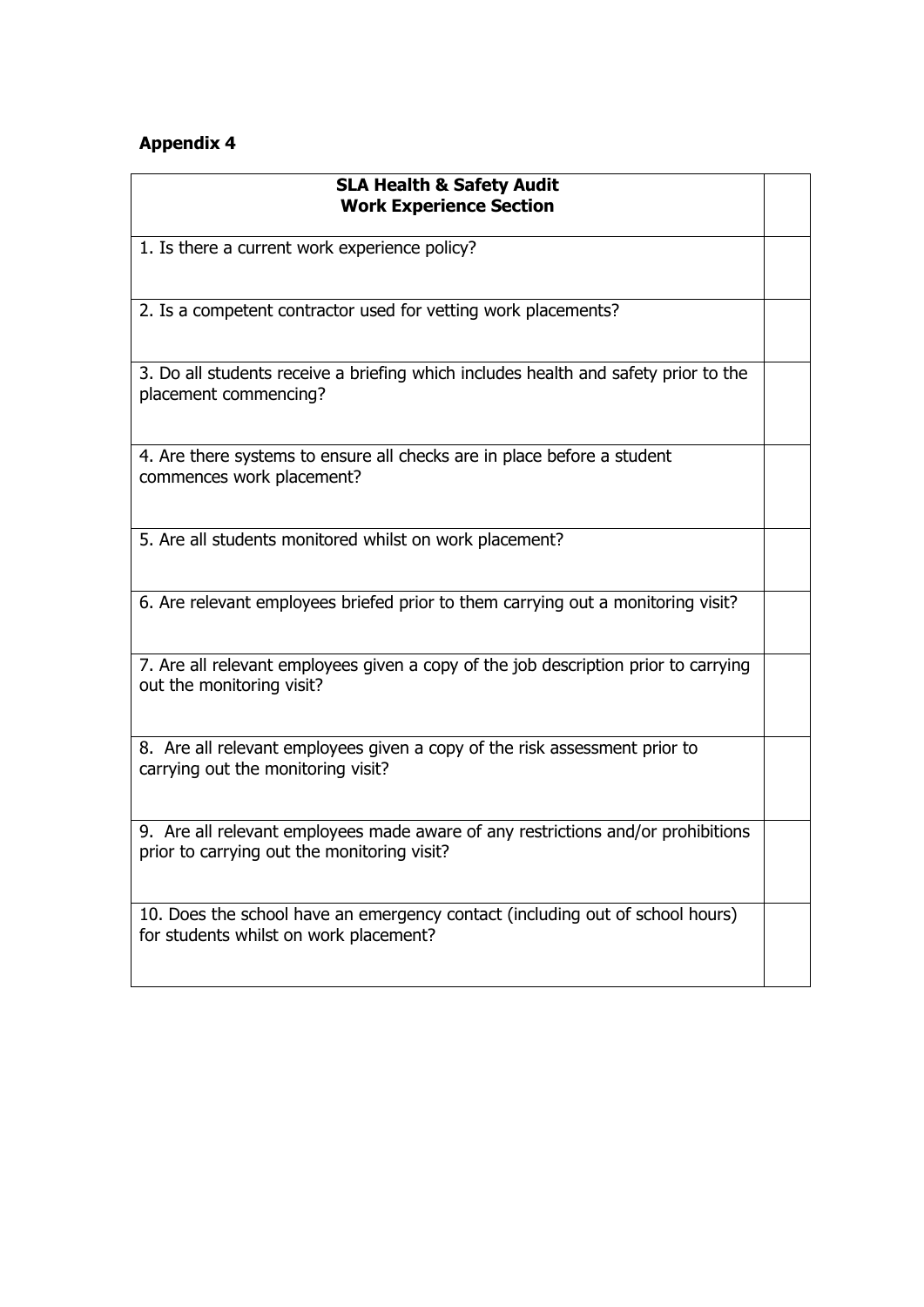#### **Annual Work Experience Monitoring Form**



|     |                                                                                                                      |            |           | <b>TICK</b>                             |
|-----|----------------------------------------------------------------------------------------------------------------------|------------|-----------|-----------------------------------------|
|     | General                                                                                                              | <b>Yes</b> | <b>No</b> | <b>Brief comments / Please complete</b> |
| 1.  | Does the school have an up to date policy for work experience?                                                       |            |           | Date                                    |
| 2.  | What is the date of your block work experience for the current<br>academic year?                                     |            |           | Dates                                   |
| 3.  | Does the school have a work experience co-ordinator?                                                                 |            |           | Name                                    |
| 4.  | How many students attend block work experience?                                                                      |            |           | Number of students                      |
| 5.  | How many students attend out of county placements?                                                                   |            |           | Number of students                      |
| 6.  | How many students attend an extended work experience placement?<br>e.g. 1-2 days a week over a longer period of time |            |           | Number of students                      |
| 7.  | How many students attend a post 16 work experience placement?                                                        |            |           | Number of students                      |
| 8.  | Which provider does the school use for health and safety vetting of<br>employers?                                    |            |           | Name of provider                        |
| 9.  | How and by who are out of county placements vetted?                                                                  |            |           | Name of provider                        |
| 10. | Does the school complete DBS checks for placements where<br>appropriate?                                             |            |           |                                         |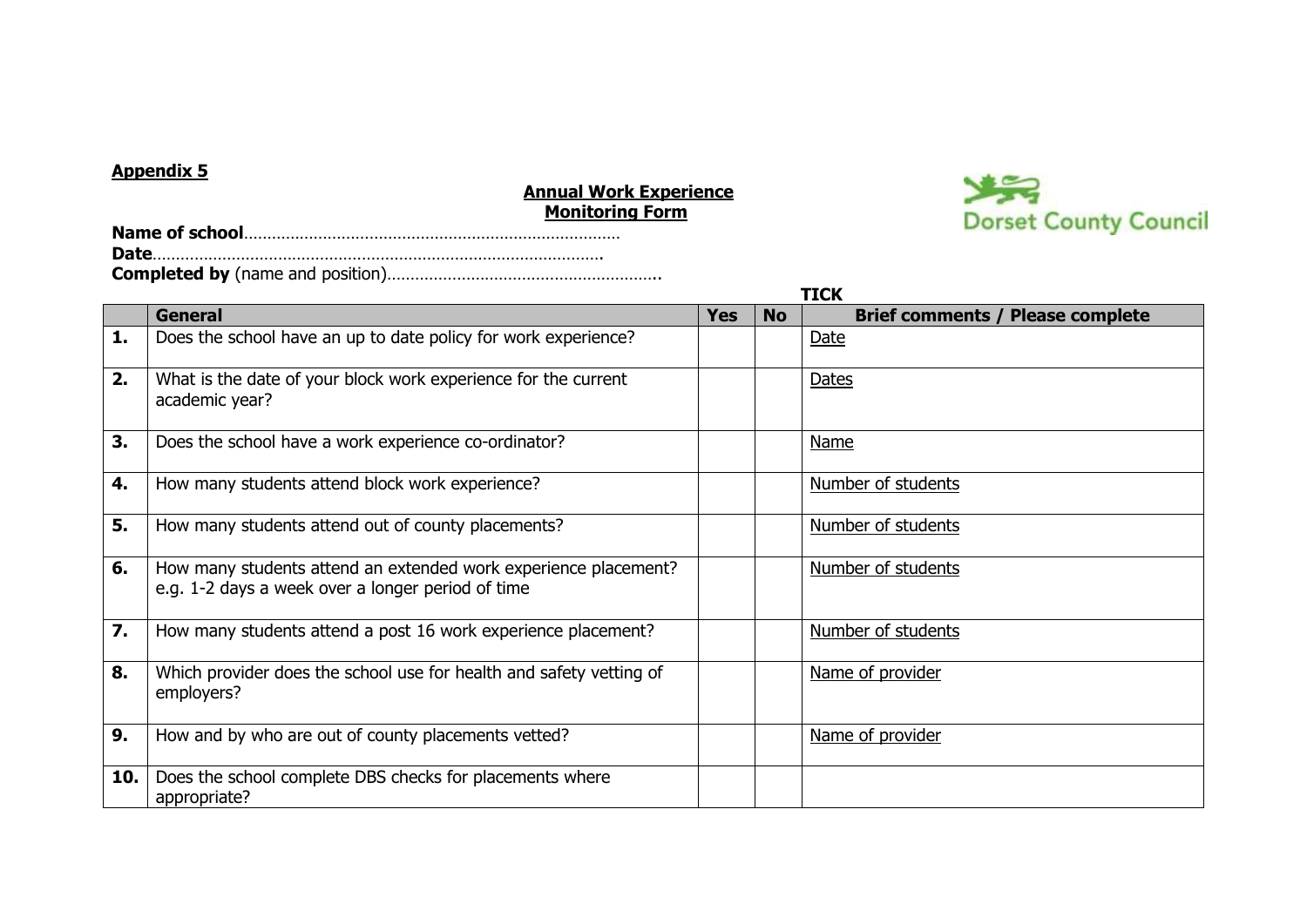| 11. | Is all paperwork in place and signed prior to the placement starting?<br>e.g. employer approved, parental consent, employer/school<br>agreement |  |      |
|-----|-------------------------------------------------------------------------------------------------------------------------------------------------|--|------|
| 12. | Does the school complete a briefing for students prior to placements<br>commencing that includes health and safety?                             |  |      |
| 13. | How many workplaces are visited and monitored by school staff whilst<br>the student is on placement?                                            |  |      |
| 14. | Are staff briefed, given a copy of the job description, risk assessment<br>and made aware of any prohibitions prior to the visit?               |  |      |
| 15. | Are records kept and available of which member of staff visited and<br>when?                                                                    |  |      |
| 16. | What systems are in place should the student have a problem during a<br>placement out of school hours?                                          |  |      |
| 17. | Who is the emergency contact available from the school?                                                                                         |  | Name |
| 18. | Does the school organise work shadowing for students?                                                                                           |  |      |
| 19. | Does the school have any comments or issues they wish to raise?                                                                                 |  |      |

**Please complete and email as soon as possible to DCC H&S Team**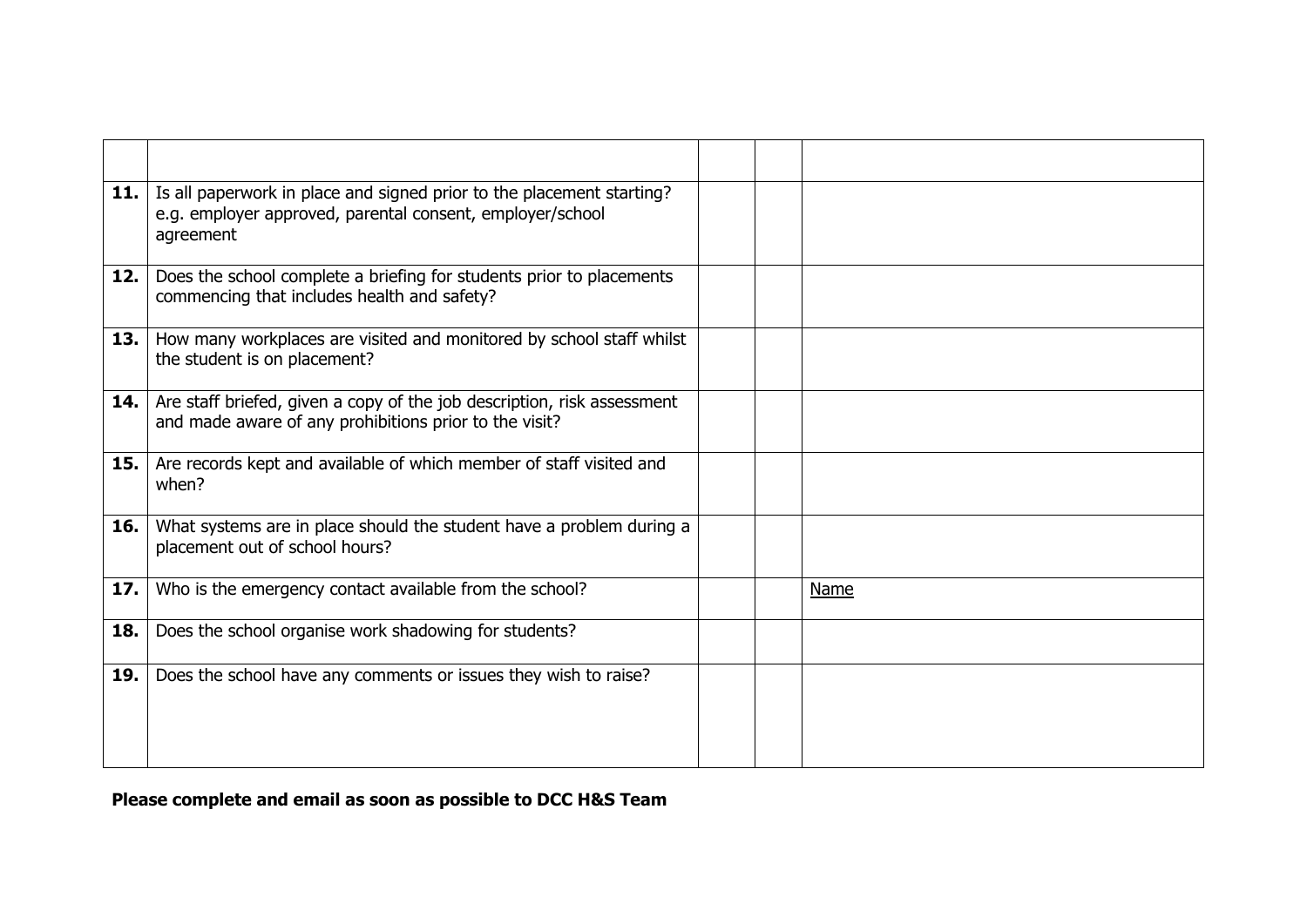### **Work Experience Process**

#### **Preparation for the placement**

- 1 We will provide a protocol to deal with the following issues:
	- Student absence from the work placement including days of religious observance;
	- If the employer signifies that they wish to terminate the provision on offer;
	- If a student appears to be receiving some form of payment;
	- If the employer's and/or student's attitude to health & safety appears to have become slack;
	- If the student appears to be treated as an adult;
	- If the student is offered a full time job and wishes to leave The Thomas Hardye School;
	- If the student is attending the work placement but is playing truant from The Thomas Hardye School;
	- If the employer offers to place the student on a training scheme;
	- If an incident occurs at the work placement, eg theft, accident, misbehaviour etc.
- 2 We will identify the students for whom an extended placement is appropriate and will ensure that all interested parties are informed of the specific and often diverse needs of the student concerned.
- 3 Any placement should take place within the context of a curriculum programme in which the employer has a role in setting learning targets that have been arrived at in negotiation with The Thomas Hardye School.
- 4 An induction, which enables a student to understand the world of work and health & safety requirements, as well as develop skills and personal qualities, will be negotiated with the employer. The employer will need to understand:
	- $\bullet$  the aim and purpose of the placement;
	- its anticipated duration;
	- the means of monitoring the student's progress and attendance;
	- the process of assessing the student's achievement during and at the end of the placement.

#### **Briefing before the placement**

- 1 The student will be made aware of:
	- $\bullet$  Health & safety and their responsibility in the workplace;
	- What to do if unable to attend or if ill;
	- $\bullet$  How to record achievements whilst on the placement;
	- Things to do in certain situations ('What if …….?' scenarios, particularly in relation to Safeguarding issues).
- 2 The employer will be made aware of the student's
	- Medical conditions;
	- Learning difficulties;
	- Physical disability;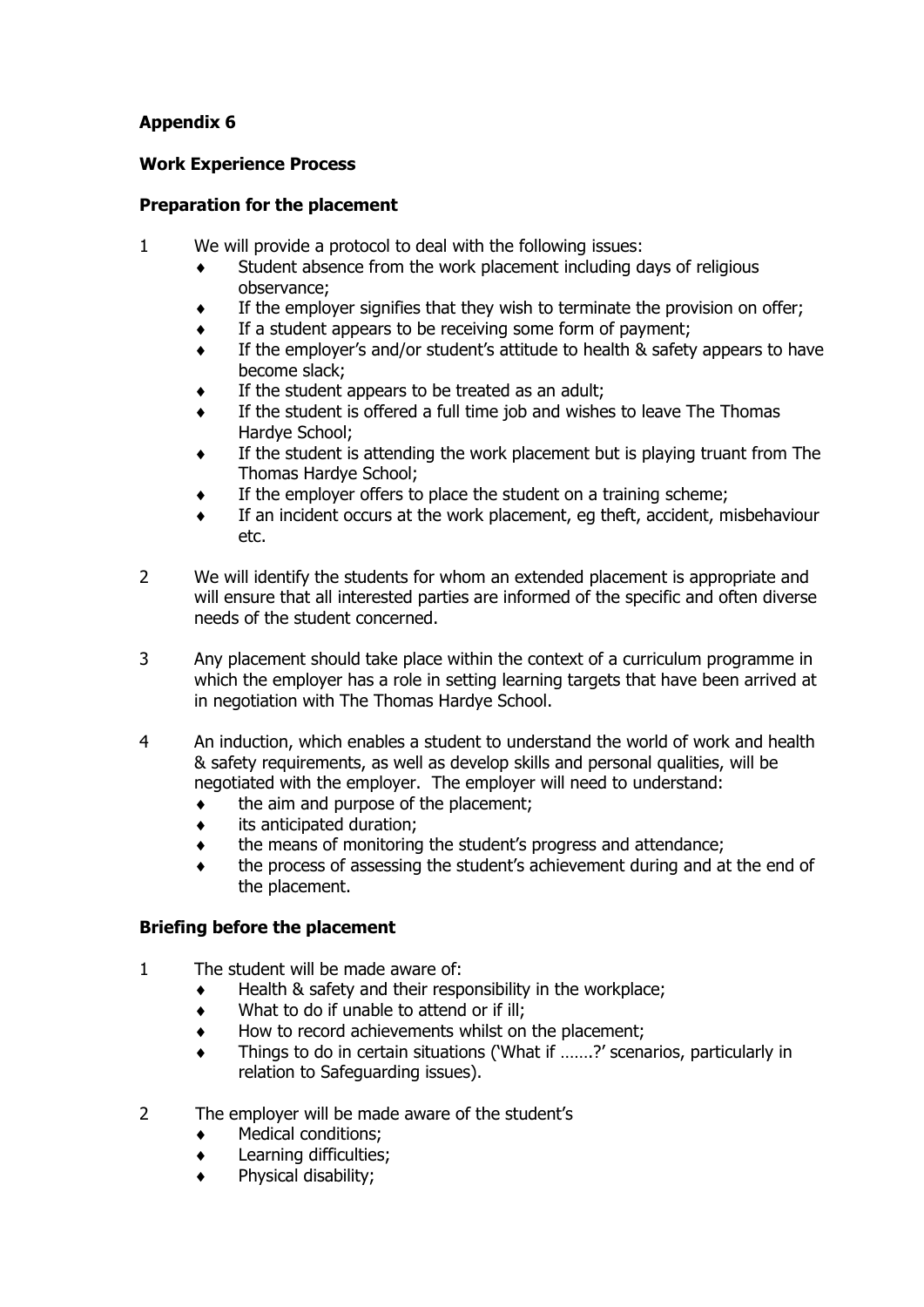- ◆ Behavioural needs;
- Ethnic background, culture and language.

All the above have implications for the induction process, supervision arrangements, control measures and prohibition put on student activity, the sort of tasks given to the student and training for the use of machinery.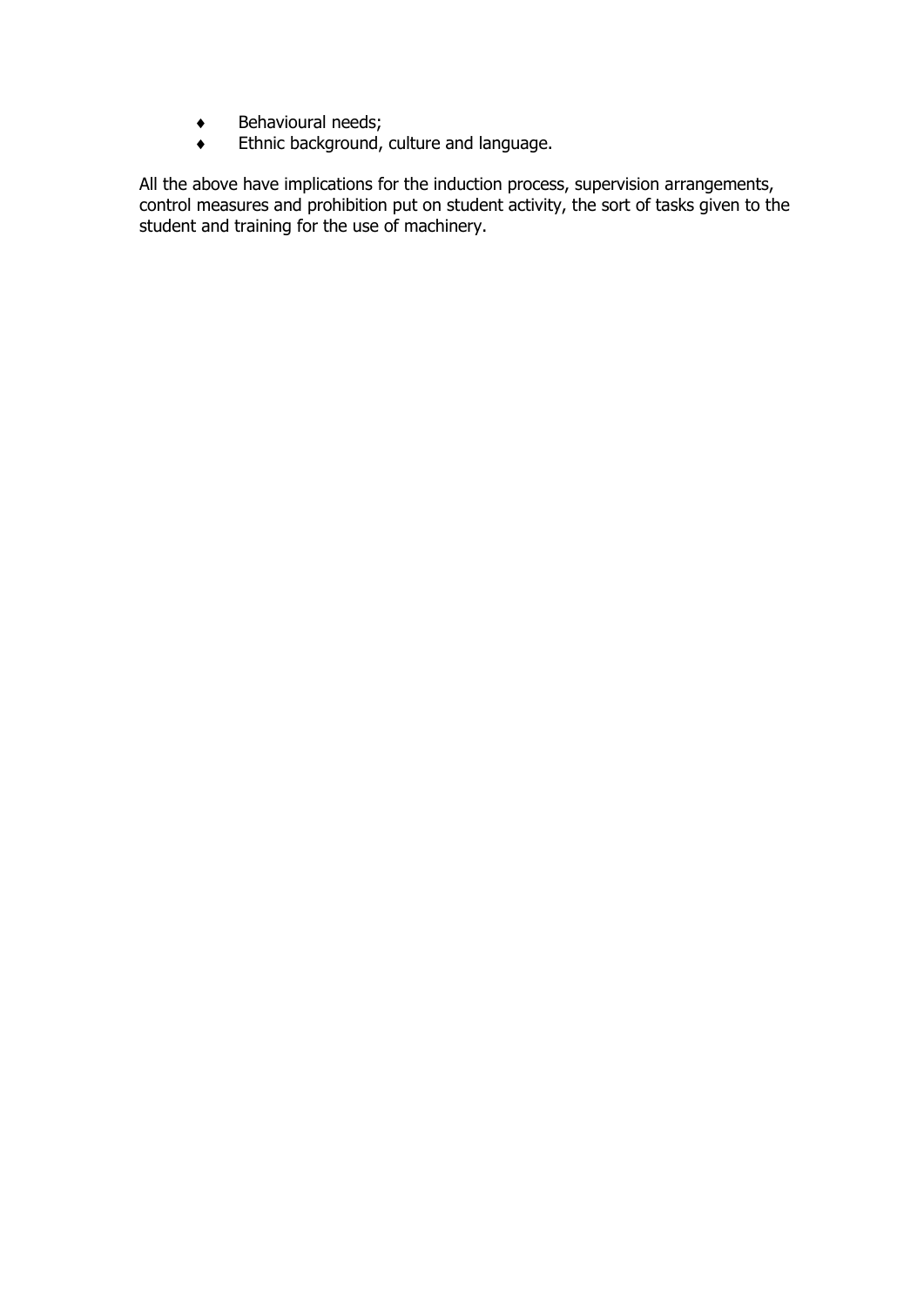#### **During the placement**

- 1 We will monitor the progress made by an individual student on a placement.
- 2 We are responsible for the student's attendance on the placement although the employer will need to monitor it for us.
- 3 In the event of any accident/incident we will contact Dorset LA Health and Safety team or appropriate Social Care Team immediately **(Appendix 2 and 3)**.

#### **After the placement**

- 1 There will be a formal review between us and the employer to:
	- **Consider the success of the placement;**
	- $\bullet$  Identify the student's achievements;
	- $\bullet$  Suggest the next stage for the student within the programme;
	- Consider how the placement might be improved in the future.
- 2 We will ensure all evaluations are received and provide feedback to the student, which will assist in formulating new learning targets.